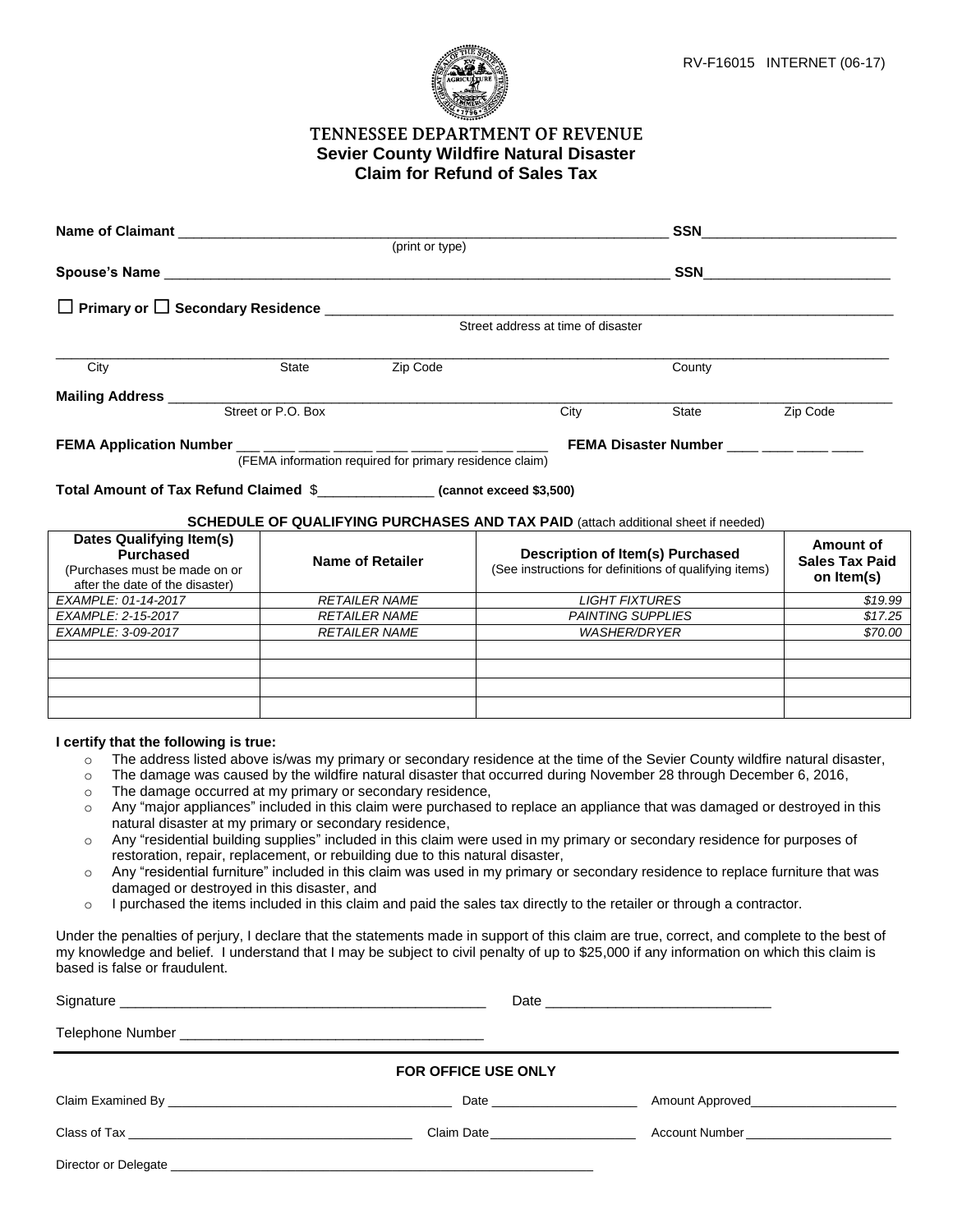# **ADDITIONAL SHEET SCHEDULE OF QUALIFYING PURCHASES AND TAX PAID**

| Dates Qualifying Item(s)<br>Purchased<br>(Purchases must be made on or<br>after the date of the disaster) | <b>Name of Retailer</b> | <b>Description of Item(s) Purchased</b><br>(See instructions for definitions of qualifying items) | Amount of<br><b>Sales Tax Paid</b><br>on Item(s) |
|-----------------------------------------------------------------------------------------------------------|-------------------------|---------------------------------------------------------------------------------------------------|--------------------------------------------------|
|                                                                                                           |                         |                                                                                                   |                                                  |
|                                                                                                           |                         |                                                                                                   |                                                  |
|                                                                                                           |                         |                                                                                                   |                                                  |
|                                                                                                           |                         |                                                                                                   |                                                  |
|                                                                                                           |                         |                                                                                                   |                                                  |
|                                                                                                           |                         |                                                                                                   |                                                  |
|                                                                                                           |                         |                                                                                                   |                                                  |
|                                                                                                           |                         |                                                                                                   |                                                  |
|                                                                                                           |                         |                                                                                                   |                                                  |
|                                                                                                           |                         |                                                                                                   |                                                  |
|                                                                                                           |                         |                                                                                                   |                                                  |
|                                                                                                           |                         |                                                                                                   |                                                  |
|                                                                                                           |                         |                                                                                                   |                                                  |
|                                                                                                           |                         |                                                                                                   |                                                  |
|                                                                                                           |                         |                                                                                                   |                                                  |
|                                                                                                           |                         |                                                                                                   |                                                  |
|                                                                                                           |                         |                                                                                                   |                                                  |
|                                                                                                           |                         |                                                                                                   |                                                  |
|                                                                                                           |                         |                                                                                                   |                                                  |
|                                                                                                           |                         |                                                                                                   |                                                  |
|                                                                                                           |                         |                                                                                                   |                                                  |
|                                                                                                           |                         |                                                                                                   |                                                  |
|                                                                                                           |                         |                                                                                                   |                                                  |
|                                                                                                           |                         |                                                                                                   |                                                  |
|                                                                                                           |                         |                                                                                                   |                                                  |
|                                                                                                           |                         |                                                                                                   |                                                  |
|                                                                                                           |                         |                                                                                                   |                                                  |
|                                                                                                           |                         |                                                                                                   |                                                  |
|                                                                                                           |                         |                                                                                                   |                                                  |
|                                                                                                           |                         |                                                                                                   |                                                  |
|                                                                                                           |                         |                                                                                                   |                                                  |
|                                                                                                           |                         |                                                                                                   |                                                  |
|                                                                                                           |                         |                                                                                                   |                                                  |